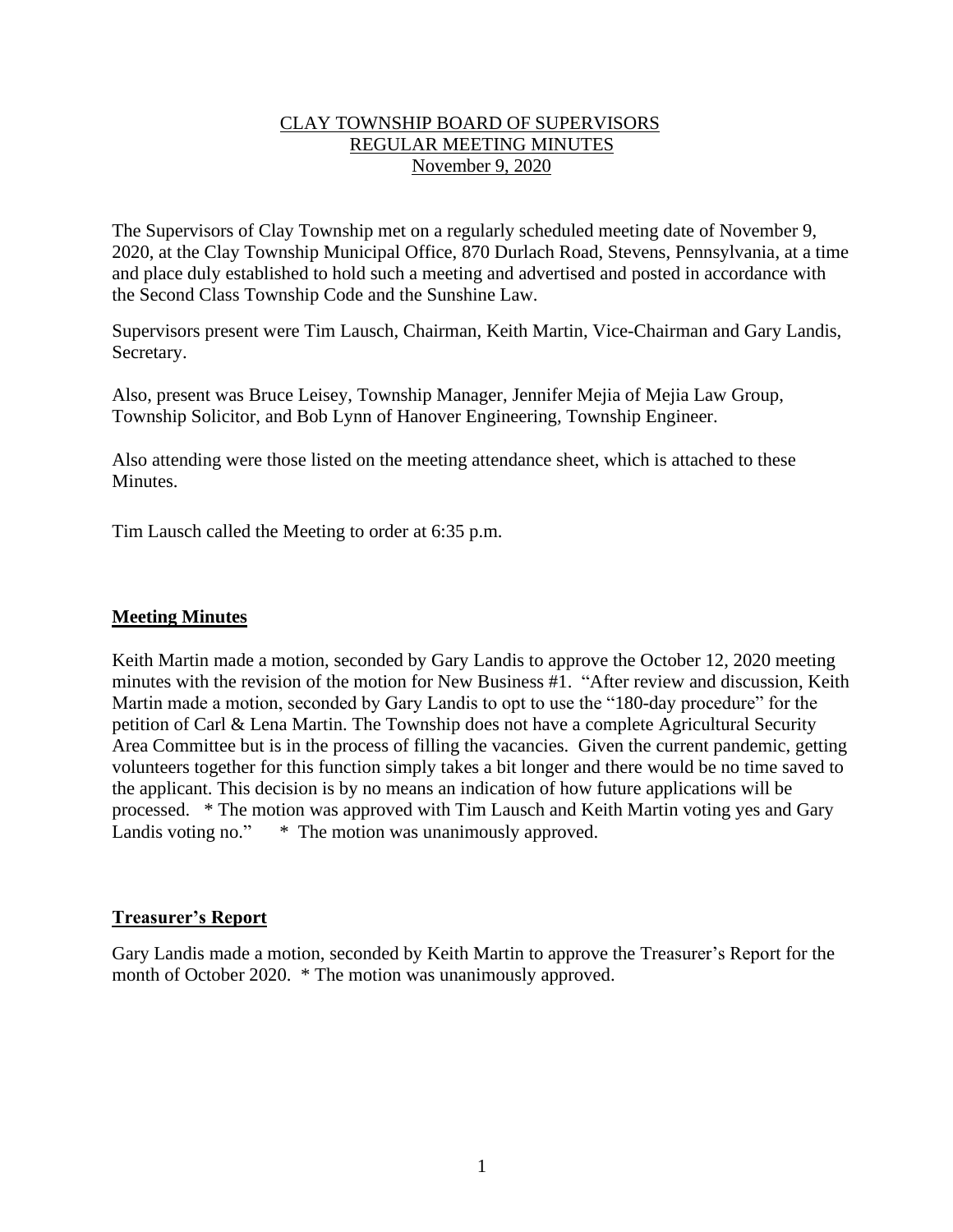# **Visitors**

1. Bernie & Eva Lynch – noise disturbance compliant

Mrs. Lynch complimented Chief Steffen on his actions with regard to the situation. There is still some speeding on weekends. This past Saturday there was loud noise from noon to dark. On Sunday the music was so loud, the bass could be felt in their house. There is still bad language being used.

There was discussion on the Township's noise and burning ordinance for this situation. Township Staff will review ordinances for applicability.

# **Engineer's Report**

1. Marlin and Wanda Martin – Time Extension Request

After review and discussion, it was determined that a time extension was not needed. Conditional approval was granted at the 9/23/20 meeting.

There was discussion between Steve Martin, Groundworks Construction, Township Staff and the Board of Supervisors regarding compliance with the conditions.

Bob Lynn will review the latest plan submittal and draft a comment letter for review by developer.

2. Daniel Esh – Execute Storm Water Management Agreement

After review, Gary Landis made a motion, seconded by Keith Martin to approve and execute the Storm Water Management Agreement dated 11/9/2020 for Daniel Esh, 415 Indian Run Road, Ephrata. \* The motion was unanimously approved.

3. Blue Bell MHP – Time Extension Request

Township Staff reviewed the request with the Board of Supervisors.

After review, Keith Martin made a motion, seconded by Gary Landis to approve the requested time extension for the Blue Bell MHP land development plan until February 9, 2021. \* The motion was unanimously approved.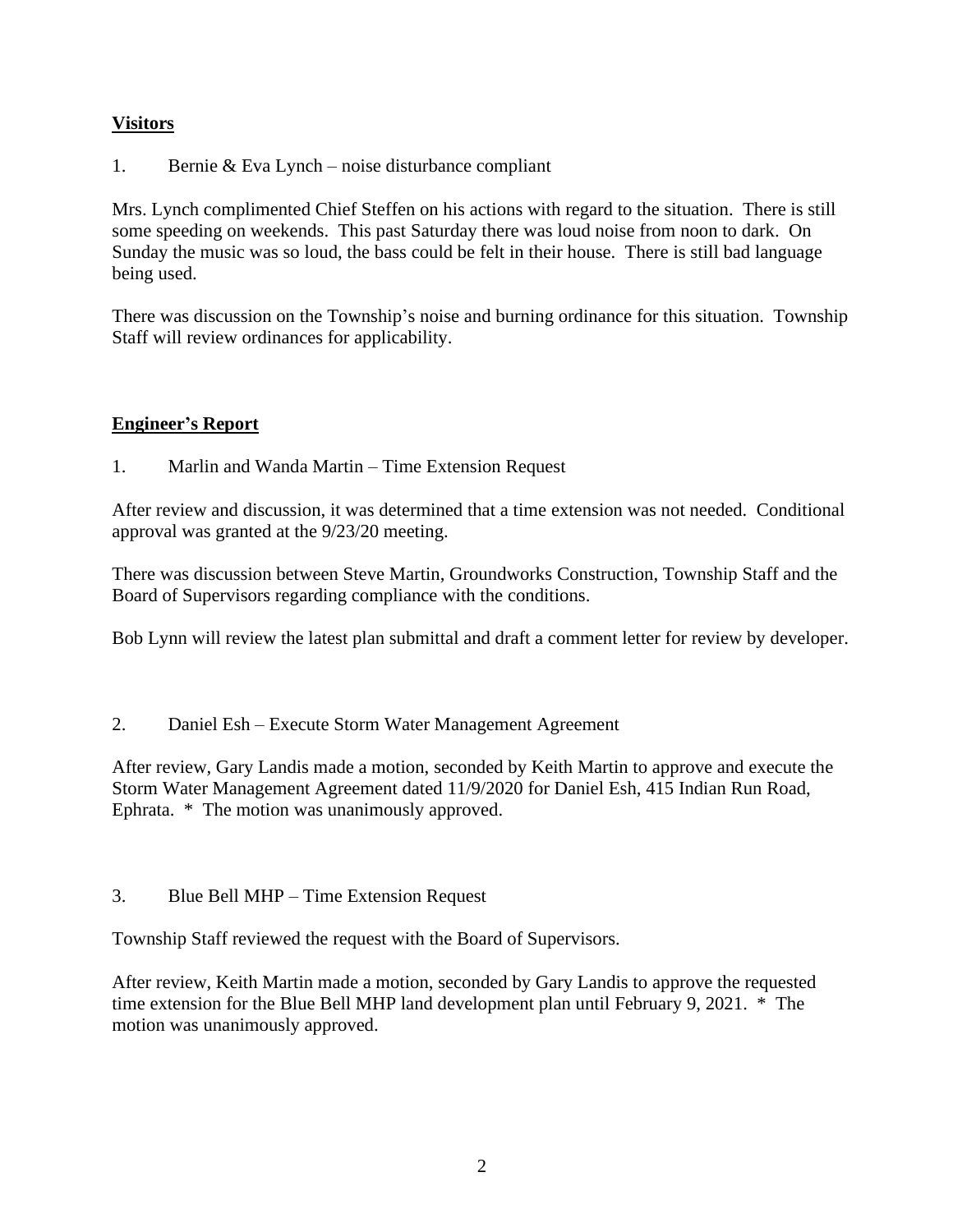4. DOVE Westgate Church – As-Built Plans and Escrow Release Request

Bob Lynn reviewed the As-Built Plans and escrow release request with the Board of Supervisors.

After review, Keith Martin made a motion, seconded by Gary Landis to approve the As-Built plans and release the entire escrow balance in the amount of \$1,500. Financial security will no longer be retained for this project.  $*$  The motion was unanimously approved.

5. Marc Startoni – Escrow Release Request

Township Staff reviewed the escrow release request with the Board of Supervisors.

Gary Landis made a motion, seconded by Keith Martin to approve an escrow release in the amount of \$41,046.00, retaining an escrow balance of \$4,448.13. \* The motion was unanimously approved.

6. Standard Pipe – Request for Payment #2 and Change Order #1

Bob Lynn reviewed the request for payment and Change Order #1.

After discussion, Gary Landis made a motion, seconded by Keith Martin to approve request for payment in the amount of \$7,640 and Change Order #1 (Rectifying). \* The motion was unanimously approved.

The Board of Supervisors also signed the Certificate of Substantial Completion for this project.

### **Old Business**

1. Update on Sewer I&I Project

Bob Lynn informed the Board of Supervisors that the project is complete.

2. Correspondence from PA DEP

Bob Lynn informed the Board of Supervisors that he is compiling a response.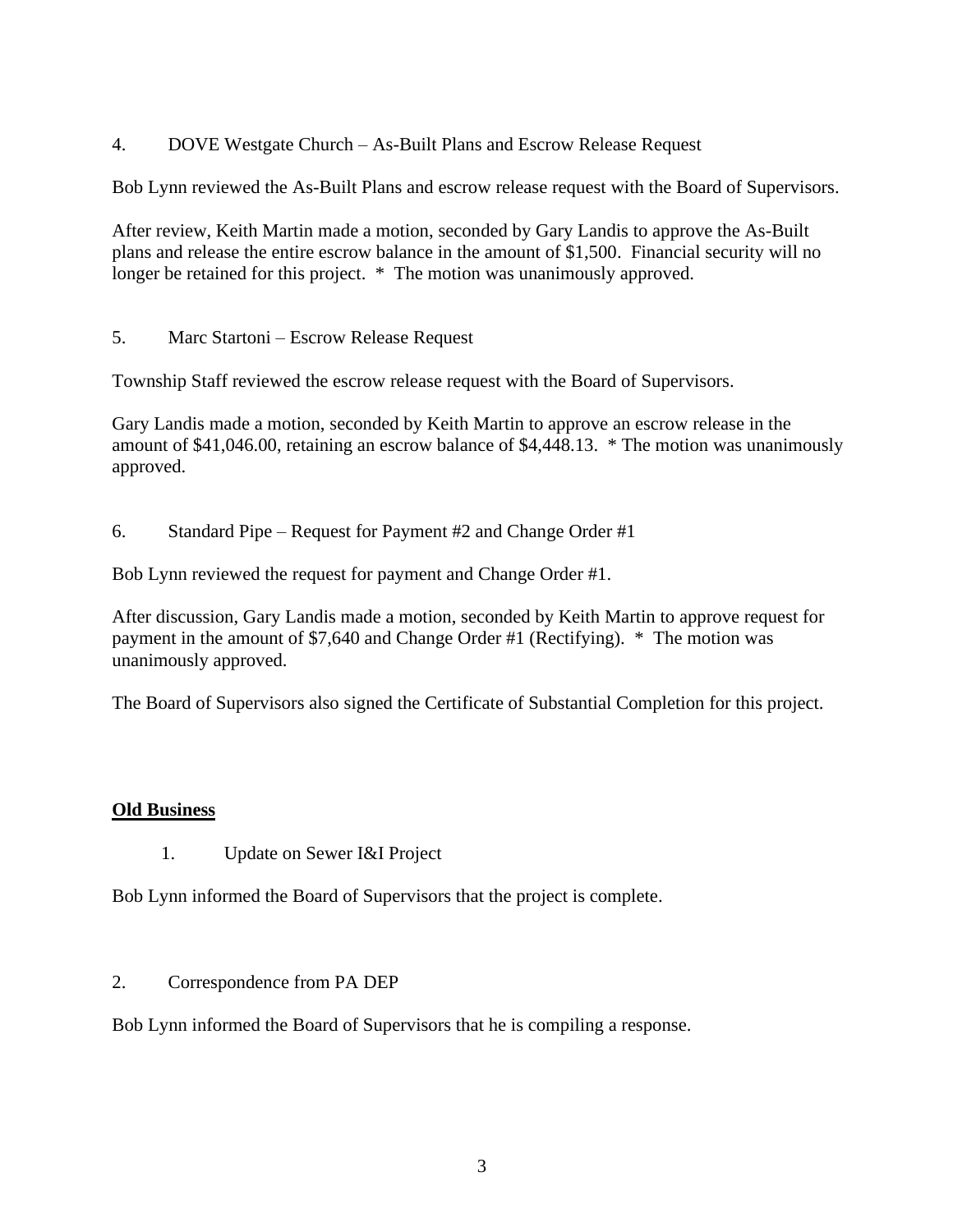3. Review Revised Forestry Ordinance – Authorize Advertisement

Jennifer Mejia reviewed the Forestry Ordinance which included a reference requiring compliance with PA Noxious Weed Requirements when clear cutting.

# **New Business**

1. Approve LCATS 2020 Dues and Election of Officers

Bruce Leisey reviewed with the Board of Supervisors.

After review, Keith Martin made a motion, seconded by Gary Landis to approve payment of the 2021 dues in the amount of \$30.00 and selection of Officers for 2021 as noted in the 10/21/20 correspondence from LCATS. \* The motion was unanimously approved.

2. Approve Advertising of Notice of Intent to Appoint Auditors

After review, Gary Landis made a motion, seconded by Keith Martin to approve advertising of intent to consider the appointment of Herbien & CO CPA to perform the audit of the 2020 financial records. \* The motion was unanimously approved.

3. Zoning Officer Update

Tom Zorbaugh updated the Board of Supervisors on his recent activities. Tom stated that mobile home park inspections are mostly completed.

4. Discussion on 2021 Preliminary Budget

Bruce Leisey reviewed the first draft of the 2021 Budget with the Board of Supervisors. A revised draft will be reviewed at the 11/24/2020 meeting.

### **Executive Session**

Keith Martin made a motion, seconded by Gary Landis to enter into Executive Session at 9:50 PM to discuss personnel issues and potential litigation. \* The motion was approved unanimously.

Gary Landis made a motion, seconded by Keith Martin to exit Executive Session at 10:15 PM. \* The motion was approved unanimously.